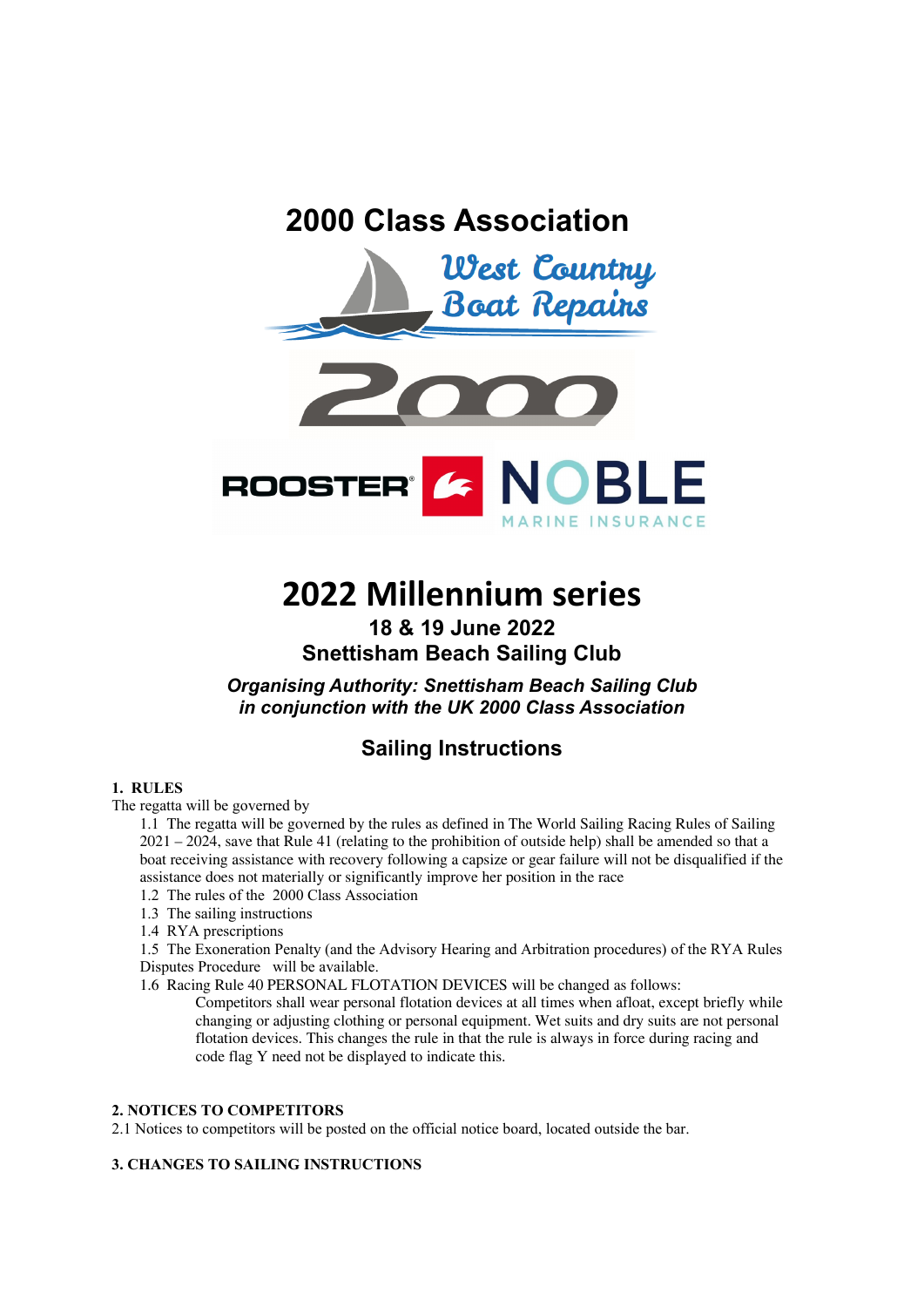3.1 Any change to the sailing instructions will be posted not less than 45 minutes before the advertised start of any race or races concerned, except that any change in the schedule of races for Sunday will be posted by 7pm on Saturday.

#### **4. SIGNALS MADE ASHORE**

- 4.1 Signals made ashore will be displayed on the flagstaff outside the front of the clubhouse.
- 4.2 Flag L with a sound signal means: 'A notice to competitors has been posted'.
- 4.3 When Flag AP is flown ashore, race signal AP is changed in that '1 minute' is replaced by 'not less than 30 minutes'.

#### **5. SCHEDULE OF RACES**

- 5.1 It is intended that there will be three back-to-back races on Saturday  $18<sup>*</sup>$  June with the warning signal for the first start of the first race of the day at 08.10 hrs. Three back-to-back races are scheduled for Sunday  $19^{\circ}$  June with the warning signal for the first start of the first race of the day to be advised, but likely to be 08.55.
- 5.2 Six races are scheduled.
- 5.3 For the purposes of Rule 30.4, a race that cannot be completed on Saturday will be deemed to be restarted or resailed as the first race on Sunday.
- 5.4 For back to back races, flag AP will be displayed before the end of the previous race and lowered with one sound, one minute before the Warning signal. The timing of raising flag P will not provide grounds for a competitor to seek redress
- 5.5 The race officer may indicate that the next race sequence is about to start by repeated short sound signals.
- 5.6 At the discretion of the Class Representative and the Official Race Officer Race 4 may be brought forward to allow for any inclement weather forecasts. This decision will be announced at the briefing.
- 5.7 No warning signal will be made after 11.30hrs on Sunday.

#### **6 THE START**

- 6.1 Races will be started in accordance with rule 26.
- 6.2 The starting line will be between the staff on the Committee Boat and an outer distance mark or boat, each displaying an orange flag.
- 6.3 An inner distance mark between the committee boat and the outer distance mark may be used. No boat shall pass between this mark and any part of the vessel it guards after the preparatory signal.
- 6.4 A boat starting later than 5 minutes after her starting signal will be scored Did Not Start.
- 6.5 In the event of an individual recall, flag 'X' will be lowered no later than two minutes after the starting signal. This changes RRS 29.1.
- 6.6 Rules that may be applied at the start when the appropriate flag is displayed. Rules applying will be announced at the briefing:

#### **I Flag Rule** - RRS 30.1

 Flag I may or may not be displayed. Unless the black flag rule described in 7 is introduced, the following rule will apply to all starts:

 Except where there are no navigable extensions at either end of the starting line, no yacht shall race within the triangle formed by the starting line outer limits and the first mark during the last minute before her starting signal unless she subsequently passes outside, round to leeward, of one of the marks or the committee boat at the end of the start line where these marks are surrounded by navigable water.

#### **U Flag Rule** – RRS 30.3

'No part of a boat's hull shall be in the triangle formed by the ends of the starting line and the first mark during the last minute before her starting signal. If a boat breaks this rule and is identified, she shall be disqualified without a hearing, but not if the race is restarted or resailed.'

## **Black Flag Rule** – RRS 30.4.

If a black flag has been displayed before the class warning signal no part of a boat's hull shall be in the triangle formed by the ends of the starting line and the first mark during the last minute before her starting signal. If a boat breaks this rule and is identified, she shall be disqualified without a hearing, even if the race is restarted, or resailed or rescheduled, but not if it is postponed or abandoned before the starting signal. If a general recall is signalled or the race is abandoned after the starting signal, the race committee shall communicate her sail number before the next warning signal for that race, and if the race is restarted or resailed she shall not sail in it. If she does so, her disqualification shall not be excluded in calculating her series score.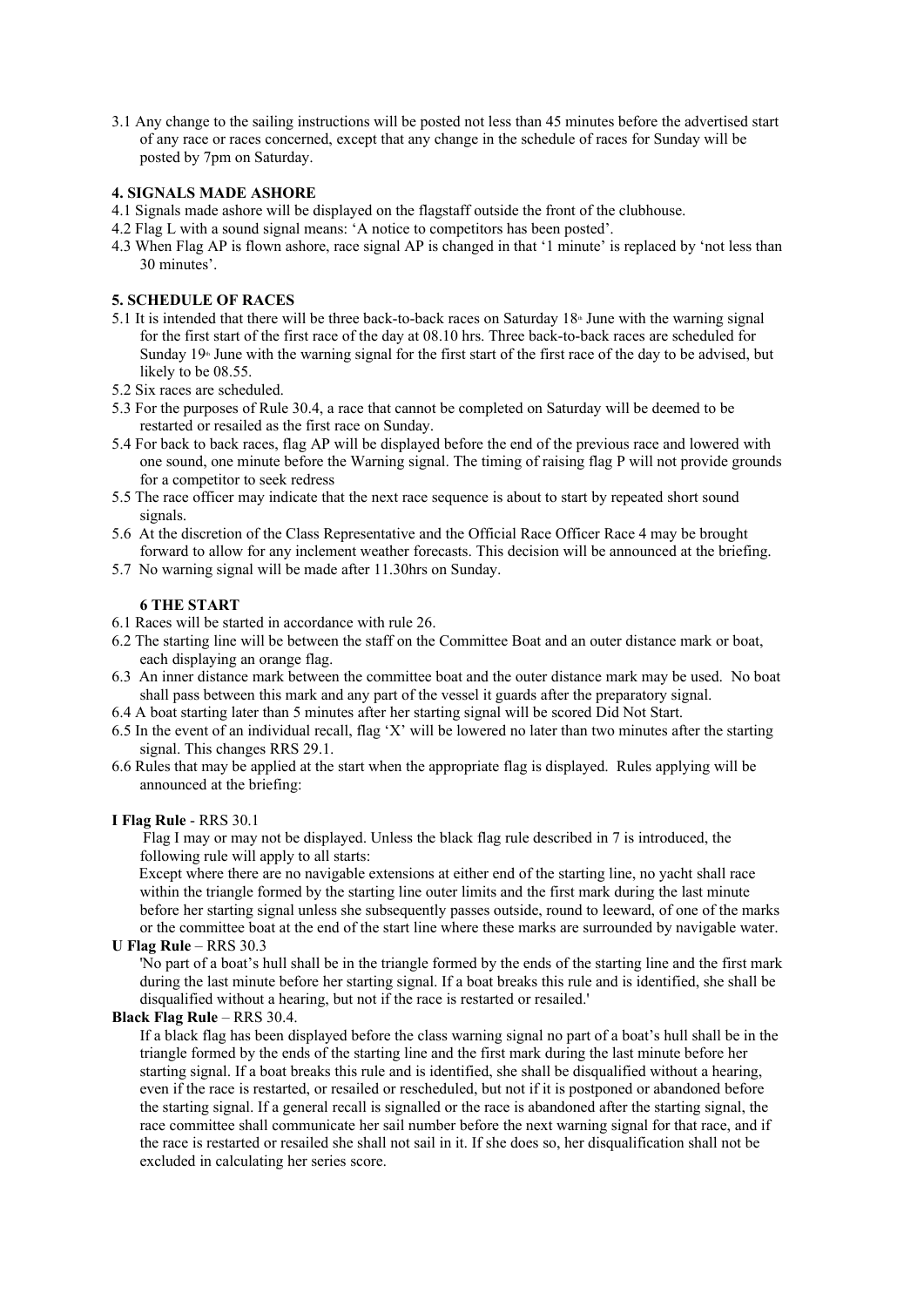#### **7. COURSE**

- 7.1 The diagram below shows the course, including the course letters, the order and side in which marks are to be passed.
- 7.2 The Race Committee boat will display the number of laps to be sailed on a board on the committee boat.



#### **8. MARKS**

8.1 The marks to be used will be announced at the briefing.

#### **9. THE FINISH**

- 9.1 The finishing line will be between the staff on the committee boat and a dan buoy displaying a blue flag. 9.2 On any lap, the course may be shortened if the leading boat in the class has rounded its windward mark.
- Flag 'S' will be displayed on the committee boat (and may be repeated by mark boats on the course area) with two sound signals. Boats shall then sail through their leeward gate, round mark 2a to port, then sail through the finish line.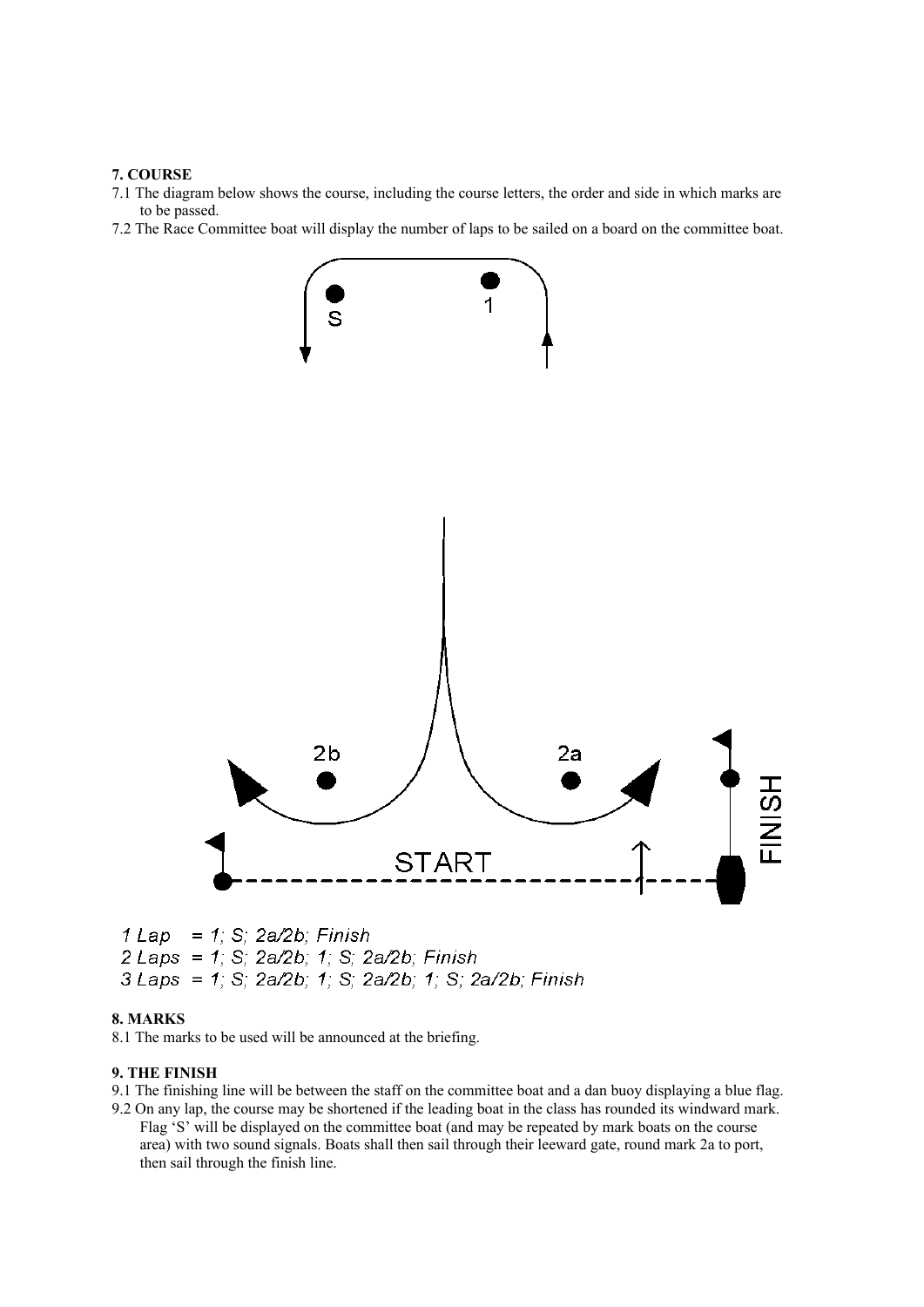Failure to repeat the flag from mark boats will not be grounds for redress. This replaces RRS 32.2 and changes rule 62.

9.3 In order to reduce delay between races, the Race Officer may finish boats at the back of the fleet by recording their positions from a RIB, which will motor down the course. The decision of the Race Officer is final and will not be grounds for a competitor to seek redress.

# **10 PENALTY SYSTEM AND TIME LIMITS**

- 10.1 If no boat has reached the first mark within 20 minutes, that race will be abandoned, although it may be restarted.
- 10.2 Rules 44.1 and 44.2 are changed FOR ALL COMPETITORS so that only one turn, including one tack and one gybe, is required for an infringement.
- 10.3 A boat that Did Not Start, Finish or Retired After Finishing shall complete an acknowledgment form at the race office within the protest time limit.

#### **11. PROTESTS AND REQUESTS FOR REDRESS**

- 11.1 Protest forms are available at the race office. Protest forms shall be returned there within the protest time limit.
- 11.2 The protest time limit is 60 minutes after the last boat has finished the last race of the day and returned to shore. This time limit will be extended by 30 minutes for all protests by the Race Committee relating to incidents observed in the racing area.
- 11.3 Notices will be posted within 20 minutes of the end of the protest time limit to inform competitors of hearings in which they are parties or named as witnesses.
- 11.4 Breaches of instructions 1.6 and 13.1, will not be grounds for a protest by a boat. This changes rule 60.1(a). Penalties for these breaches may be less than disqualification if the protest committee so decides.
- 11.5 Designated Coaches for the event will not be available as witnesses for any protests

#### **12 ADVISORY AND ARBITRATION HEARINGS; EXONERATION PENALTY**

The Advisory Hearing and RYA Arbitration procedures of the RYA Rules Disputes Procedures will be available. For these purposes an Exoneration Penalty of 40% shall apply, although the final position of a penalised boat shall be no worse than if she had retired.

#### **13. SAFETY REGULATIONS AND LOCAL ISSUES**

- 13.1 **Tally System / Signing-on.** For the Safety of all taking part, a Tally system or Signing-on procedure may be in place.
	- This will be confirmed at the competitors briefing.
- 13.3 a) It is a condition of entry that a Competitor shall comply with the instructions of Safety Boat crews, whose priority is to help competitors in distress or danger before retrieving boats.

b) Any action by these crews solely intended to ensure the safety of a competitor, such as recovering crew or separated components of the boat, provided this does not materially advantage the boat concerned, is not "outside help" as defined in RRS 41 and is not subject to protest from another competitor. The competitor may continue to race. This amends RRS 41.

13.4 A boat that retires from a race shall notify the race committee as soon as possible. This is to be confirmed by completing a declaration on coming ashore.

## **14. SCORING**

14.1 One race is required to be completed to constitute a series.

- 14.2 When four or more races have been completed, a boat's series score will be the total of her race scores excluding her worst score.
- 14.3 If a different Helm completes a race in the same boat then they shall be considered a separate entry and their results cannot be combined with the results achieved by another Helm*.*

#### **15 MEASUREMENT**

15.1 Competitors are required to allow the race committee, the class committee or a duly authorised representative of either body to measure or inspect a boat at any time when she is not racing.

#### **16 DISCLAIMER OF LIABILITY**

16.1 Competitors participate in the regatta entirely at their own risk. See Rule 4 Decision to Race. Competitors are entirely responsible for their own safety, whether afloat or ashore, and